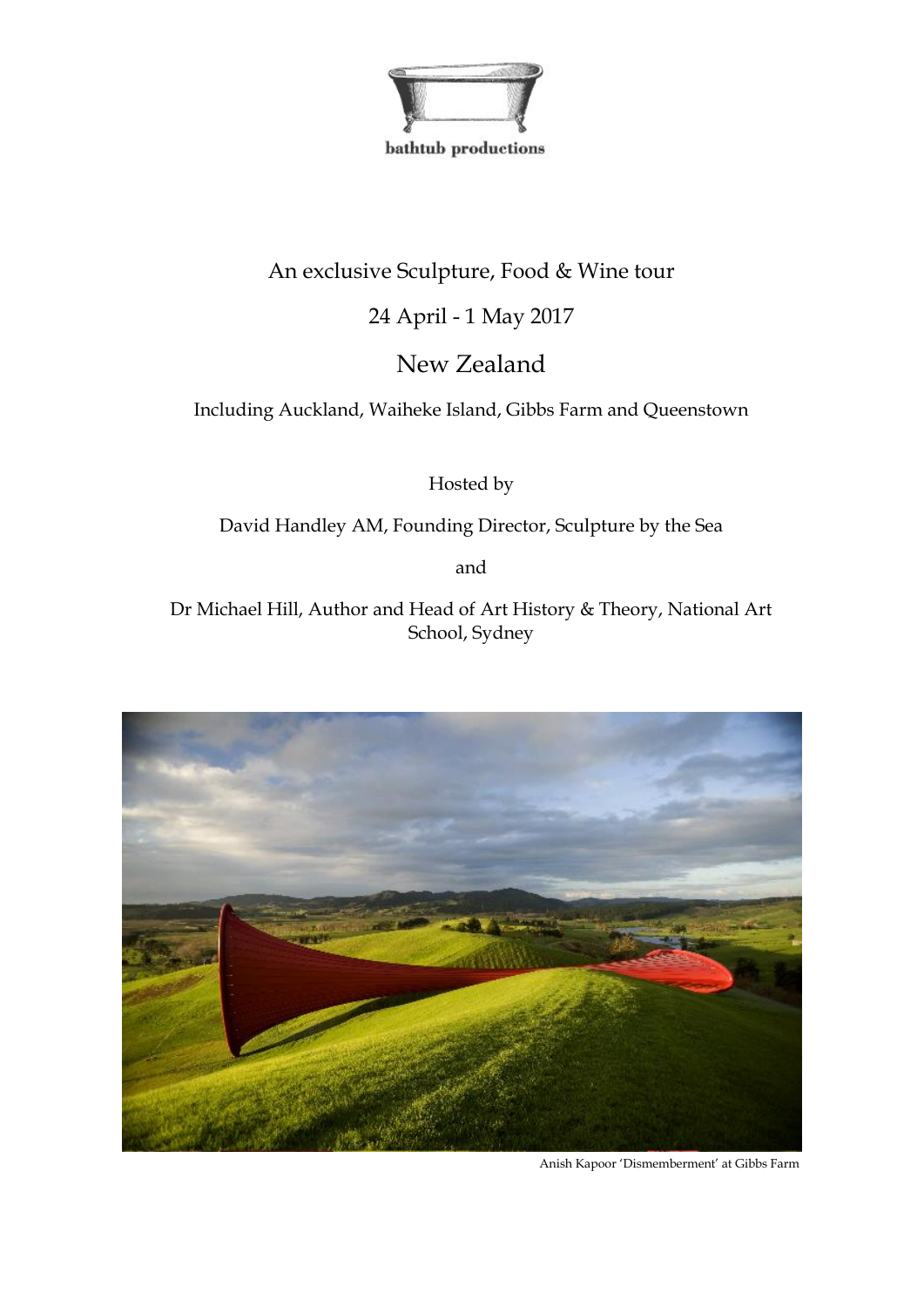## **NEW ZEALAND TOUR ITINERARY**

This exclusive tour of New Zealand takes you to some of the most special places in the world, including a visit to the extraordinary Gibbs Farm, regarded by many as the world's leading sculpture park. We will also visit Waiheke Island, arguably the most beautiful place on the north island, yet little known outside New Zealand. We continue to the south island to the spectacular Queenstown and Arrowtown region where we will visit the new private sculpture collection of David and Jane Duncan surrounded by the breathtaking southern island alps**.**

### **The tour cost includes:**

- accommodation for 3 nights at the Hilton Hotel in Auckland;
- accommodation for 2 nights on Waiheke Island at the beautiful and tranquil boutique guest house Boatshed [\(www.boatshed.co.nz\)](http://www.boatshed.co.nz/) or the private luxury house next door serviced by Boatshed;
- accommodation for 2 nights at Millbrook Resort, near Arrowtown;
- domestic economy class one way flight from Auckland to Queenstown;
- daily breakfast;
- a private tour of the extraordinary Gibbs Farm sculpture park;
- a private tour of David and Jane Duncan's sculpture collection;
- private tours of the Connells Bay Sculpture Park and the Brick Bay winery sculpture walk;
- a private tour of the superb Maori and Pacific Island collection at the Auckland War Museum;
- entry fees to the sculpture parks and galleries;
- welcome dinner in the private dining room of the Auckland Hilton;
- dinner on both nights at the Boatshed, Waiheke Island;
- our farewell dinner at Millbrook Resort;
- picnic lunches where indicated on the itinerary;
- coach transport to and from each of the sculpture parks and collections;
- coach and taxi transport on Waiheke Island;
- taxi transfers from Auckland harbour to Auckland Airport and from Queenstown Airport to Millbrook Resort and return;
- return ferry ticket to Waiheke Island; and
- tour host expenses.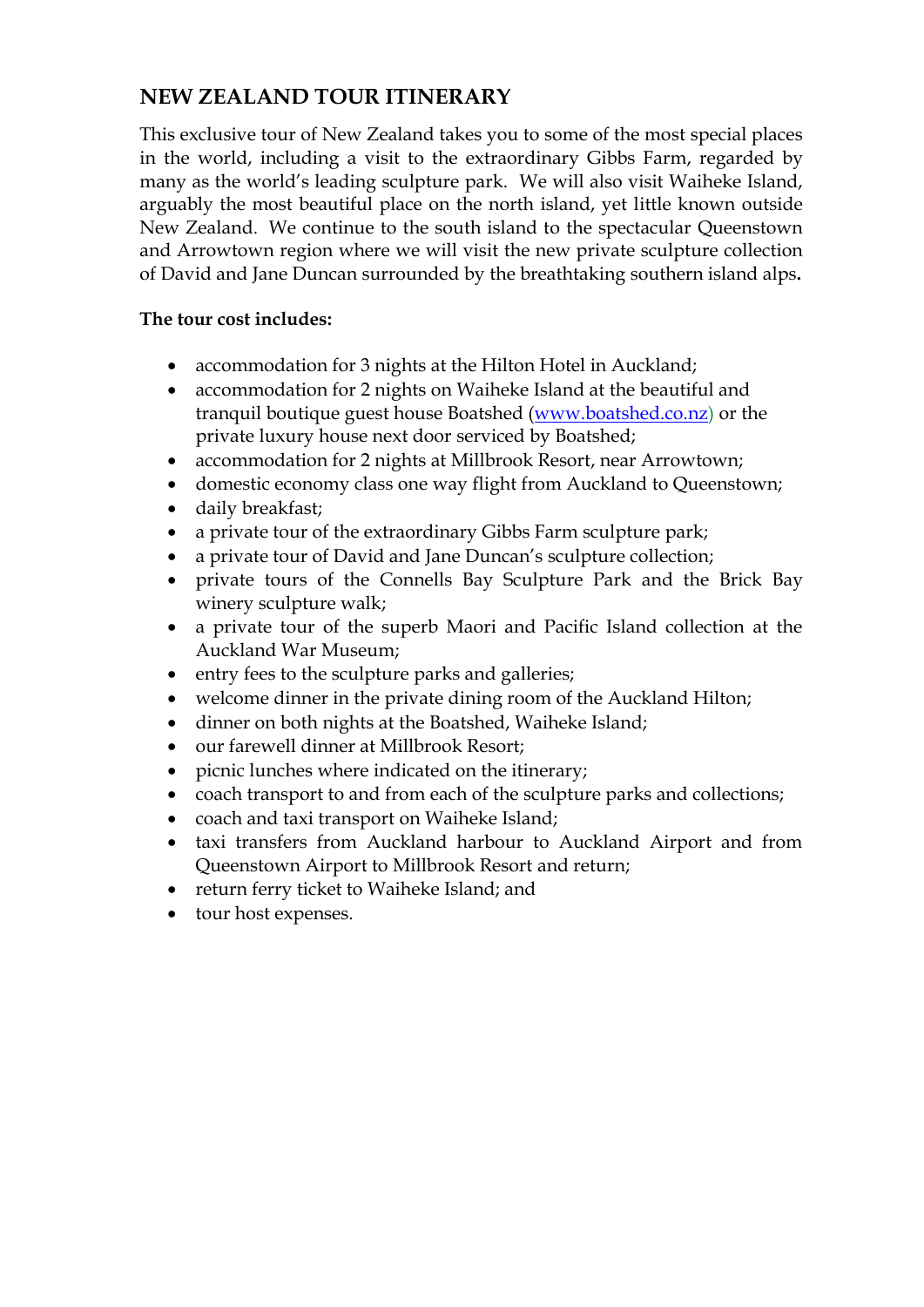*Monday 24 April – Arrive in Auckland to check in to the Auckland Hilton on the waterfront of Auckland harbour, followed by a relaxed late afternoon sculpture walking tour and welcome dinner at the Auckland Hilton.*



The Auckland Hilton

Afternoon check in to the Auckland Hilton, Princes Wharf, 147 Quay Street, Auckland [\(www.hilton.co.nz\)](http://www.hilton.co.nz/) tel: +64. 9. 978 2000 fax: +64. 9. 978 2001.

For those travelling from Sydney, David Handley and Michael Hill will be on QF 143 departing Sydney at 9am, arriving in Auckland at 2.10pm. If you wish we can then share taxis to the Auckland Hilton.

- 5pm Meet David Handley and Michael Hill and the other guests in the foyer of the Auckland Hilton to visit Terry Stringer's sculpture 'Mountain Fountain' in the forecourt of Auckland's Holy Trinity Cathedral. We will continue on to Albert Park to see some of Auckland's major public sculptures, including Chris Booth's renowned sculpture, 'Gateway' (1990) and Neil Dawson's 'Throwback' (1992).
- 6.30pm Return to the Auckland Hilton.
- 7.30pm Welcome dinner in the private dinning room of Fish restaurant in the Auckland Hilton.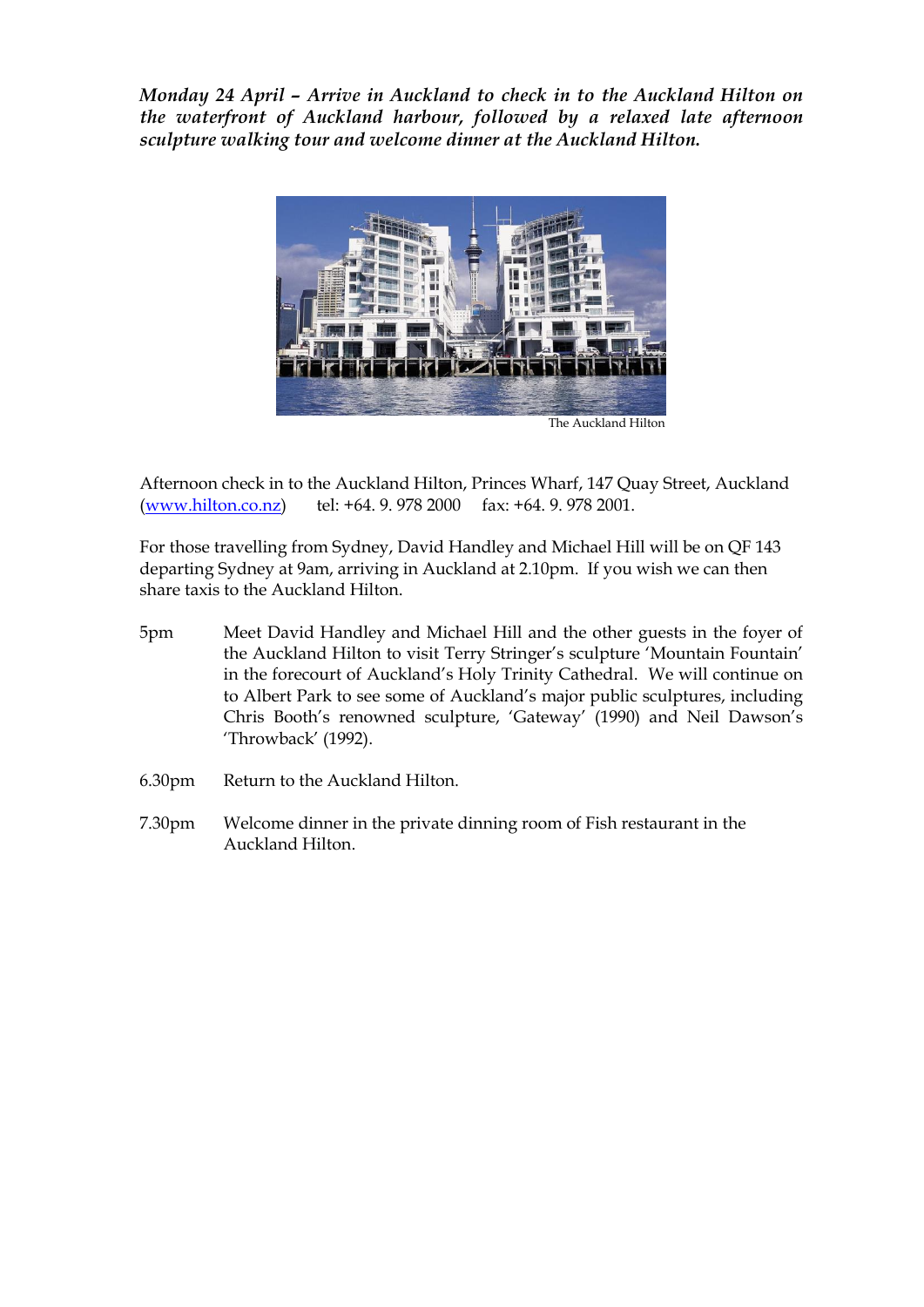*Tuesday 25 April –Visit to the superb Pacific Island and Maori collection at the Auckland War Memorial Museum followed by a visit to the Brick Bay Winery Sculpture Trail with a wine tasting*



Brick Bay Winery

- Breakfast A slow start to the day to allow us to adjust to local time, or to attend the ANZAC Day dawn service.
- 10.30am Meet in the foyer of the Auckland Hilton to depart by private coach to the Auckland War Memorial Museum and its exceptional collection of Maori and Pacific Island art [\(www.aucklandmuseum.com\)](http://www.aucklandmuseum.com/). The ANZAC and World War II displays at the museum will also be a highlight for history buffs.
- 12.30pm A light lunch in the café at the Auckland War Memorial Museum.
- 1.15pm Depart by coach for the Brick Bay winery sculpture walk and the winery [\(www.brickbay.co.nz\)](http://www.brickbay.co.nz/) via short a drive through the nearby village of Warkworth.

After our walk along the sculpture trail we have arranged a tasting of the Brick Bay wines and local cheeses, followed by a special visit to the private areas of the winery to see two major sculpture installations by leading New Zealand sculptor Virginia King, who we will meet later in the tour.

- 4.45pm Farewell to Brick Bay winery and return to the Auckland Hilton.
- 5.45pm Arrive at the Auckland Hilton.
- 7pm An early night with the option of dinner on your own, room service or dinner with Michael Hill.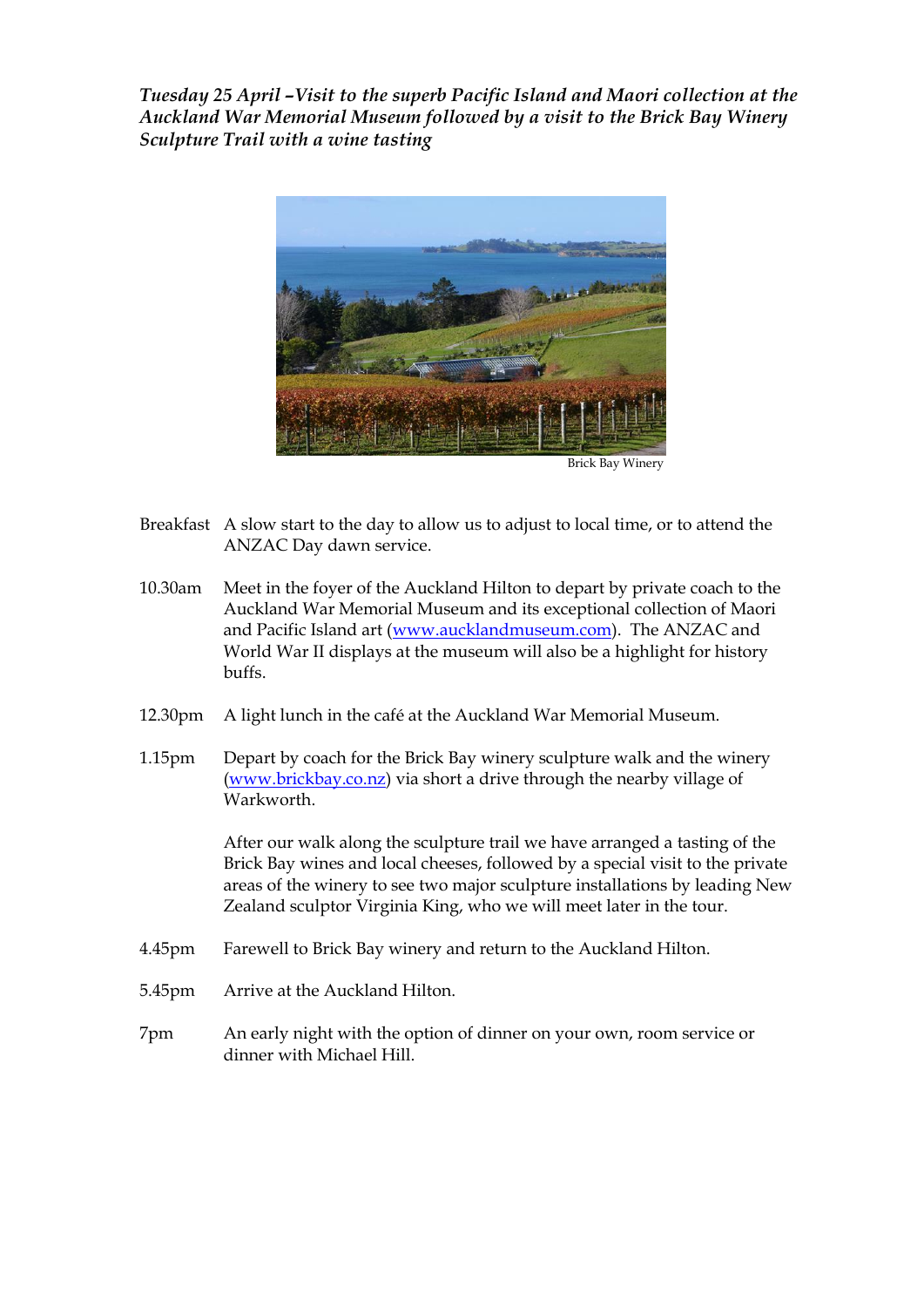

Neil Dawson, 'Horizon', Gibbs Farm

A private tour of Gibbs Farm on Kaipara Harbour [\(www.gibbsfarm.net\)](http://www.gibbsfarm.net/) hosted by Michael Hill. Gibbs Farm is arguably the most significant sculpture park in the world, with major works by leading international sculptors including Richard Serra, Anish Kapoor, Sol Le Witt, Andy Goldsworthy, Maya Lin, Bernar Venet, George Rickey and leading New Zealand sculptors including Neil Dawson and Leon van den Eijkel.

For our visit we will be accompanied by Peter Boardman, the engineer for the larger sculptures in the collection and Leon van de Eijkel who will talk about his major work in the collection.

Gibbs Farm is a private property which is usually only open once a month for 1,000 visitors at a time. We have been given special access for a private visit for 40 people and will be joined by some additional invited guests, including artists who have exhibited in Sculpture by the Sea – adding an extra dimension to our visit.

| $9.15$ am | Meet in the foyer of the Auckland Hilton.                                                                                                                                                                               |  |
|-----------|-------------------------------------------------------------------------------------------------------------------------------------------------------------------------------------------------------------------------|--|
| $9.30$ am | Depart by private coach from the Auckland Hilton to Gibbs Farm.                                                                                                                                                         |  |
| 10am      | Arrival and introduction to Gibbs Farm followed by a private tour of the<br>collection by Michael Hill, with contributions by Peter Boardman, the<br>engineer behind the installation of this extraordinary collection. |  |
| 11am      | Morning tea served among the Leon van de Eijkel sculpture.                                                                                                                                                              |  |
| 1pm       | Gourmet picnic lunch and wine served overlooking the sculptures.                                                                                                                                                        |  |
| 4pm       | The tour of Gibbs Farm concludes and we depart to the Auckland Hilton by<br>private coach.                                                                                                                              |  |
| Dinner    | The option of dinner on your own or with Michael Hill and David Handley.                                                                                                                                                |  |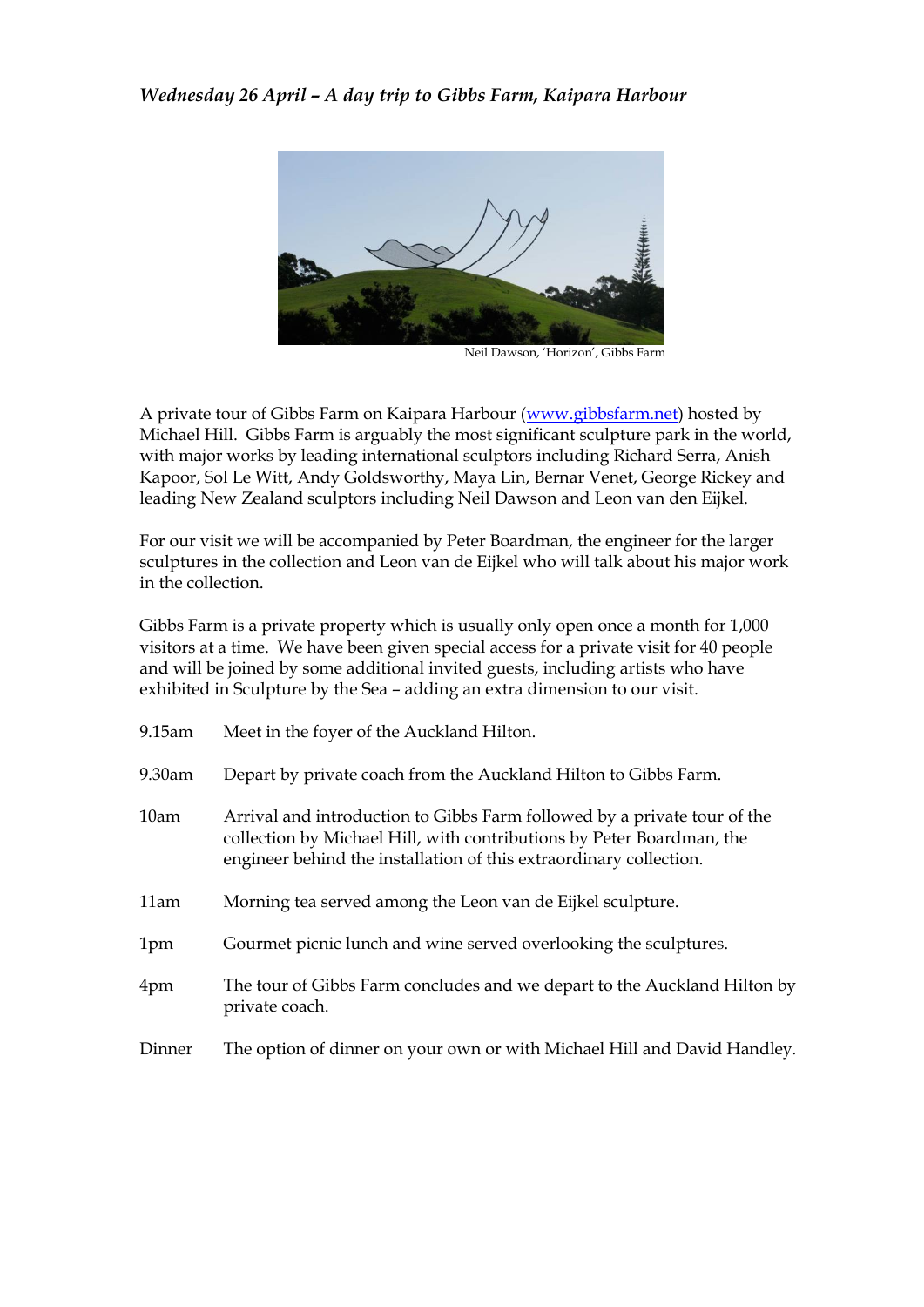*Thursday 27 April – Our visit to Waiheke Island, one of New Zealand's little known treasures.*



#### A lazy morning

- 10.15am Check out of the Auckland Hilton.
- 10.30am Meet in reception of the Auckland Hilton for a short walk or taxi to the ferry terminal.
- 11am Our ferry departs to Waiheke Island for a beautiful 45 minute trip through Auckland Harbour.
- 11.50am On arrival at Waiheke we will travel to the nearby village of Oneroa to wander its shops and galleries.
- Lunch A light lunch at one of the many cafes in the village of Oneroa.
- 2pm Check in at the Boatshed [\(www.boatshed.co.nz\)](http://www.boatshed.co.nz/) or the next door luxury private home serviced by Boatshed, our accommodation on Waiheke Island.
- 3pm A visit to the studio of Chris Bailey a New Zealand sculptor who has exhibited at *Sculpture by the Sea* in Cottesloe and Bondi. Chris has a major work in David and Jane Duncan's collection near Queenstown that we will see on our visit to the south island.
- 7pm Our welcome to Waiheke Island dinner at the Boatshed with some of the artists we will meet during our visit to the island.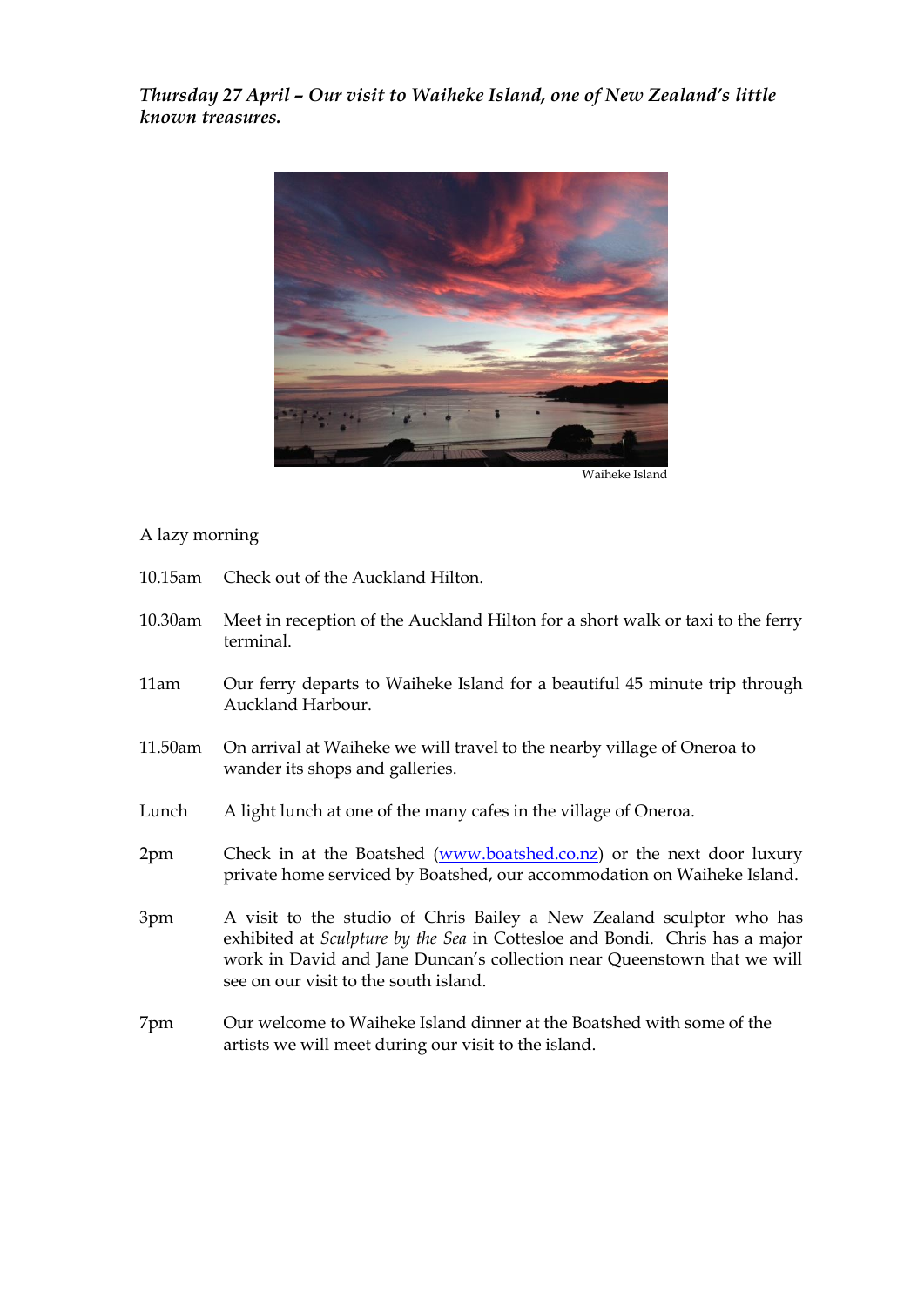*Friday 28 April – Visits to the Connell's Bay Sculpture Park and the studio of Virginia King.*



10am Depart Boatshed to visit the Connells Bay Sculpture Park with is collection of New Zealand sculptures set in the beautiful grounds of Connells Bay, including major works by Virginia King, Chris Booth, David McCracken and Gregor Kregar. Virginia and David have both exhibited at *Sculpture by the Sea* at Cottesloe and Bondi. Joining us at Connells Bay will be Virginia King to talk about her wonderful sculptures in the collection.

- Lunch A picnic lunch in the grounds of Connells Bay Sculpture Park.
- 2pm Depart to visit the studio of Virginia King.
- 4pm Return to the Boatshed for a relaxed late afternoon or a walk around one of the bays of Waiheke.
- 7pm A gourmet BBQ dinner at the Boatshed.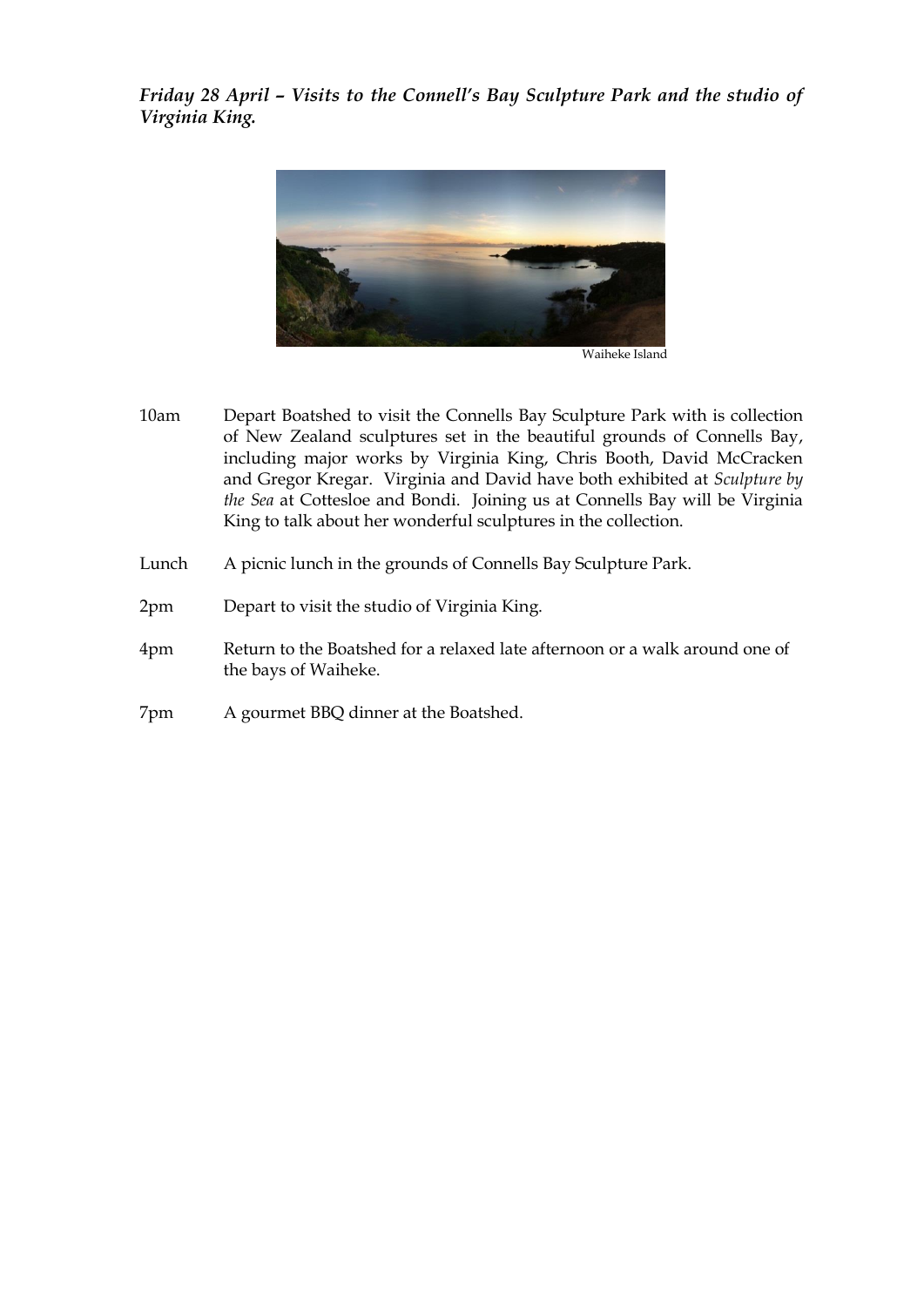*Saturday 29 April – Depart by ferry from Matiatia Bay to Auckland and our flight to Queenstown followed by an afternoon in the southern alps of New Zealand*



Matiatia Bay, Waiheke Island

Breakfast The option of an early breakfast

- 8.15am Check out of your accommodation
- 8.30am Transfer to the Fullers Ferry at Matiatia Bay.
- 9am Depart by Fullers Ferry from Matiatia Bay, Waiheke Island to Auckland.
- 9.45am Travel by taxis from Auckland harbour to Auckland domestic airport.
- 12.05pm Our flight departs from Auckland to Queenstown, with the spectacular arrival over New Zealand's southern alps – fight for the window seats!
- 1.55pm Arrive Queenstown and the short drive to Millbrook Resort in between Arrowtown and Queenstown.

The afternoon to yourself with the option of a visit to Arrowtown or Queenstown, golf at Millbrook with David, a walk or to enjoy the facilities at Millbrook, which include a 25m indoor pool, spa, sauna and gym.

7.30pm The option of dinner on your own or to join Michael at a restaurant in Arrowtown.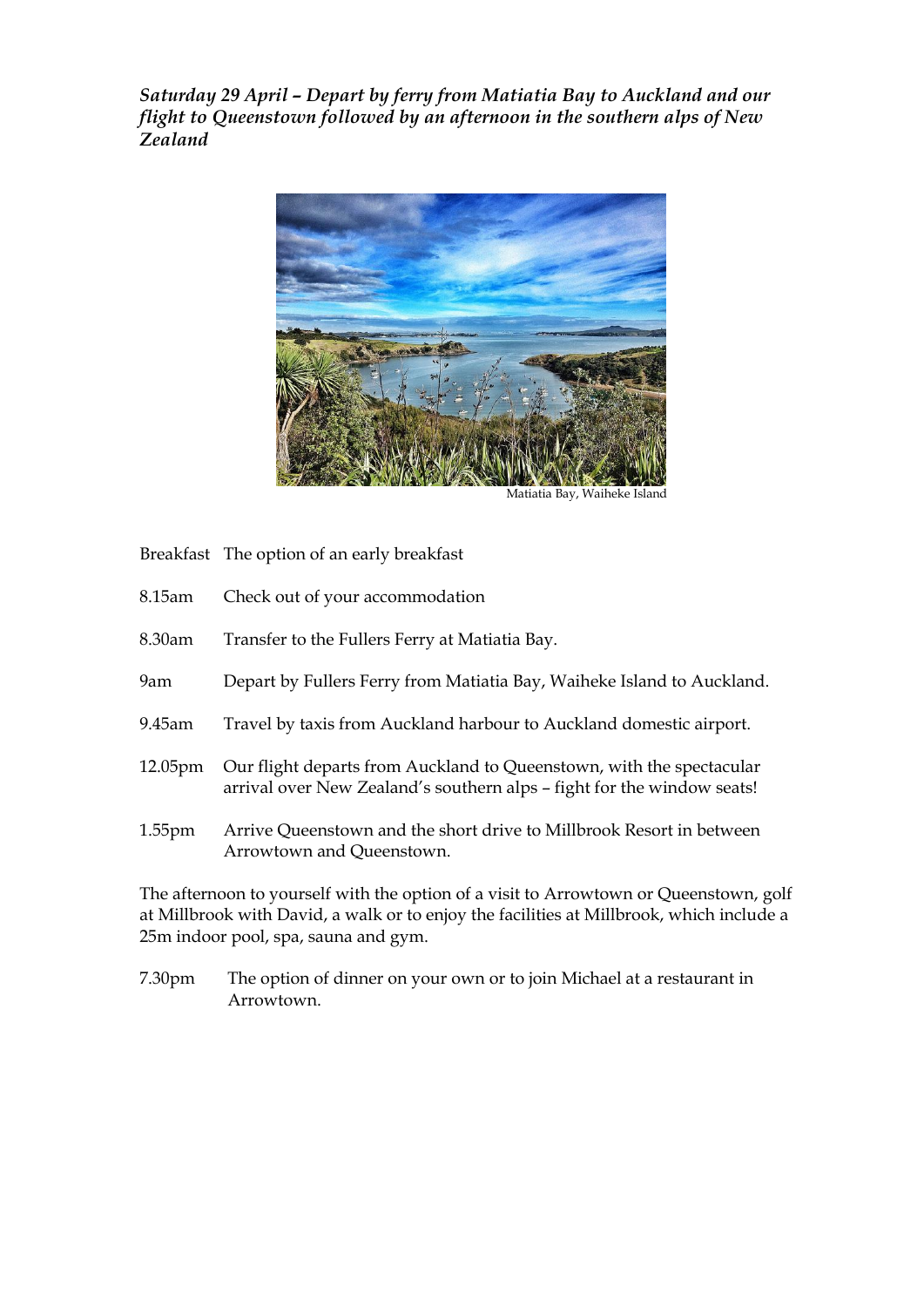*Sunday 30 April – Our visit to the private sculpture collection of David and Jane Duncan set with the backdrop of New Zealand's spectacular southern island alps*



Byeong Doo Moon, 'I Have Been Dreaming to be a Tree'

Breakfast at your own time followed by a lazy morning.

| 11am | Depart Millbrook to travel to the nearby property of David and Jane<br>Duncan at Lake Hayes for a private tour of their sculpture collection by<br>artists from across the world, some of whom will join us for the day.                                                                                                                           |
|------|----------------------------------------------------------------------------------------------------------------------------------------------------------------------------------------------------------------------------------------------------------------------------------------------------------------------------------------------------|
|      | Highlights of the collection include: the magnificent granite portal by<br>Hiroaki Nakayama; Byeong Doo Moon's sculptural deer; Kozo Nishino's<br>kinetic sculpture; the abstract steel sculptures including works by<br>leading Australian sculptors Dave Horton and Phil Spelman and the<br>recent installation by local artist Shane Woolridge. |
| 1pm  | A gourmet picnic lunch in the grounds of Lake Hayes prepared by<br>Millbrook.                                                                                                                                                                                                                                                                      |
| 3pm  | Depart Lake Hayes to visit the studio of Shane Woolridge before<br>returning to Millbrook Resort.                                                                                                                                                                                                                                                  |
| 7pm  | Our farewell Dinner at Millbrook Resort where we will be joined by the<br>artists we met today together with David and Jane Duncan.                                                                                                                                                                                                                |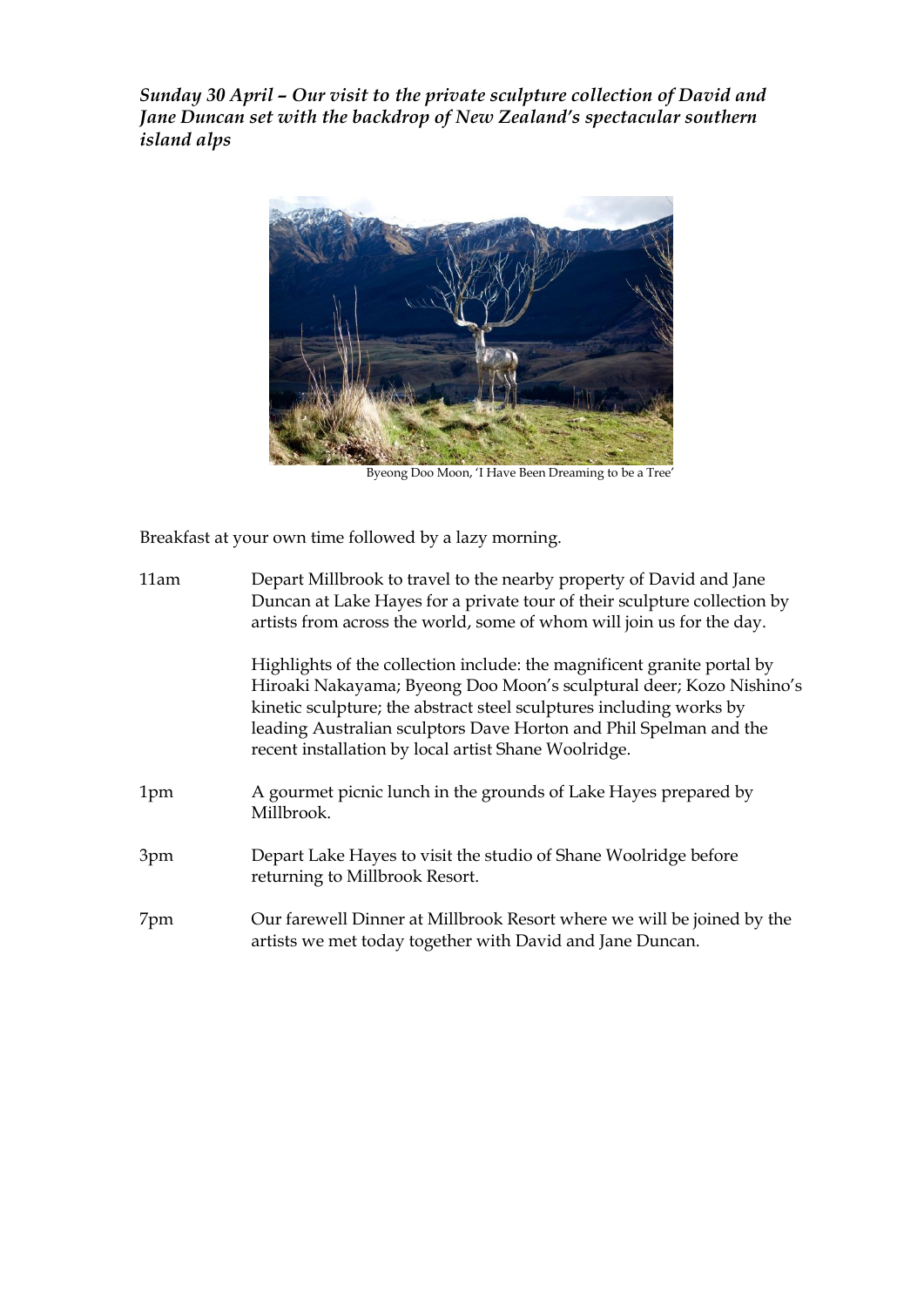### *Monday 1 May – Depart Queenstown or stay longer …*

This morning is the conclusion of the tour and for many of you a 7.45am departure from Millbrook Resort to catch the 9.40am Jetstar flight from Queenstown arriving in Sydney at 11.05am.

If you are not taking this flight, the morning is yours to relax, with an 11am check-out, unless you would like us to arrange additional night's accommodation for you at Millbrook Resort.

#### **OPTIONAL DINNERS DURING THE TOUR**

By not including dinners on every night of our tours, we design our trips to give you the option, if you wish, to dine on one or more evenings with a smaller group or to have a night in. While most people wish to dine with Michael and David on these evenings, several people often wish to do there own thing on certain evenings. Please feel free to change your mind during the course of the tour, preferably by the day before (though you are more than welcome to change you mind on the day) so we can adjust our restaurant reservations.

On this trip, the evenings with dinners not included in the tour fee are 25, 26 and 29 April. The cost of these additional dinners will be shared equally between those attending, with mid priced wines to be ordered unless someone wishes to purchase their own premium wines.

#### **THE TOUR FEE AND RESERVATIONS**

The cost of the tour is:

| A\$ 6,800 | per person twin share for seven nights  |
|-----------|-----------------------------------------|
| A\$7,800  | per person single room for seven nights |

To reserve your place on this tour please complete the accompanying reservation form to [suzie@sculpturetours.com.au](mailto:suzie@sculpturetours.com.au) together with a \$1,000 deposit per person.

#### **OUR TERMS AND CONDITIONS**

**1.** A maximum of 16 paying guests will participate on the full tour. A non-refundable deposit of \$1,000 is required per person to secure your place on the tour with payment in full required by 16 February, 2017. Your place on the tour is confirmed upon full payment of the tour fee for the amount listed in Australian dollars. For any guests who have paid a deposit but not the full tour fee by 16 February, 2017, we regret that your place will then become available to people on the waiting list **2.** It is a condition of participation on the tour that you have personal travel insurance and to provide your policy details on booking for the tour and paying the tour fee. **3.** Participants should be physically fit and capable of undertaking the rigours of touring, particularly extensive walking (up to 5 – 7kms on some days). **4.** Participants must make their own arrangements if they have special medicinal, pharmaceutical, or dietary requirements. **5**. Cancellations. If you have paid in full, a cancellation fee of \$1,000 applies before 16 February 2017. There are no refunds for cancellation after 16 February 2017. (Please note that in many cases, such as health emergency just before departure, personal travel insurance may cover some of cost of cancellation). **6.** The quoted price may change if the accommodation cost is altered. **7.** Tour guests are to pay for any extra costs resulting from amendments they may make to